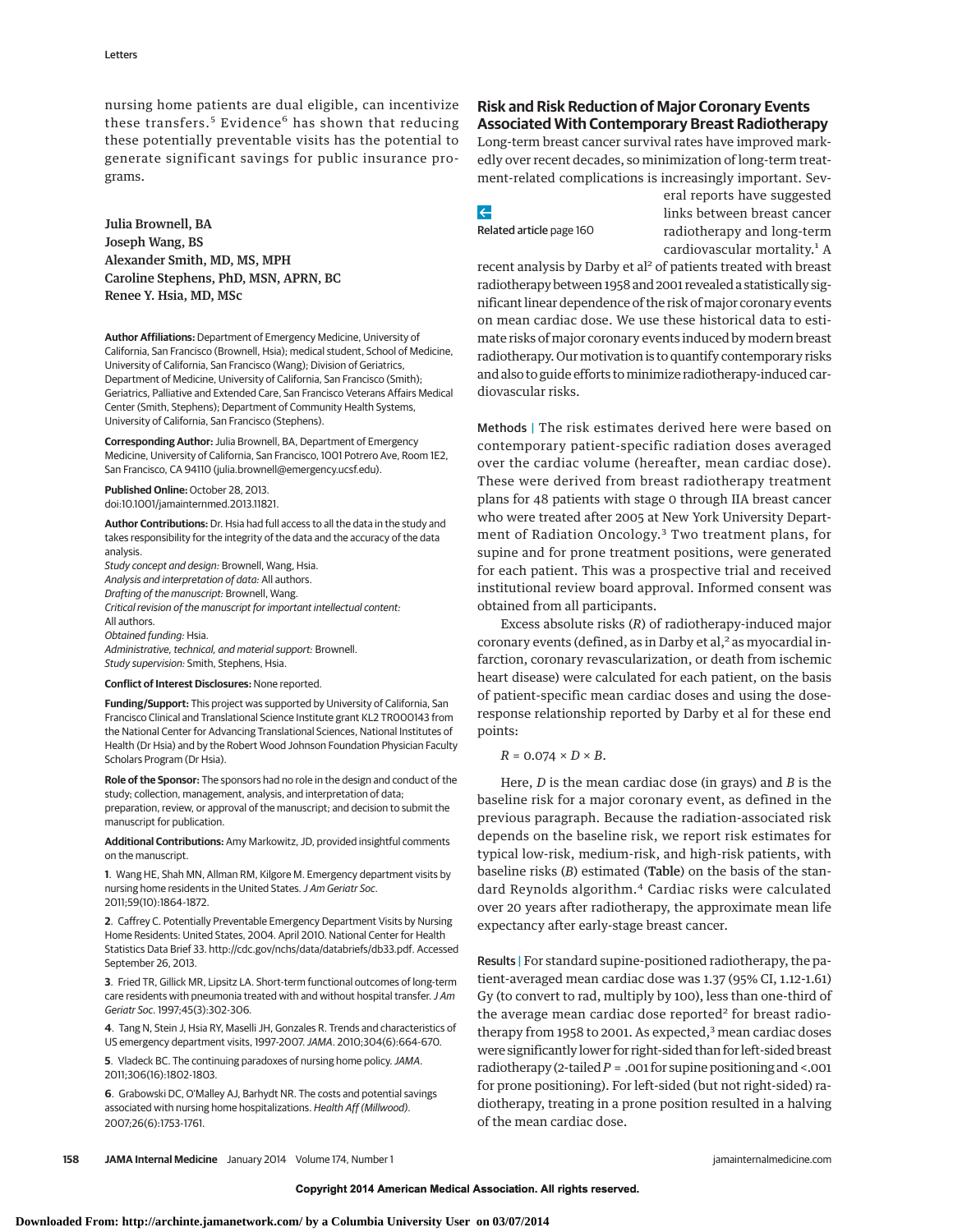Table. Patient-Averaged Mean Cardiac Doses and Estimated Patient-Averaged Lifetime Excess Risks of Major Coronary Events Associated With Contemporary Breast Cancer Radiotherapy

|                       |                              |                                          |                                                   | Excess Risk (95% CI), % <sup>b</sup>                 |                                          |
|-----------------------|------------------------------|------------------------------------------|---------------------------------------------------|------------------------------------------------------|------------------------------------------|
| <b>Treatment Side</b> | <b>Radiotherapy Position</b> | Cardiac Dose, Mean (95%<br>$Cl$ , $Gv^a$ | <b>Low Baseline</b><br>Risk Patients <sup>c</sup> | <b>Medium Baseline Risk</b><br>Patients <sup>c</sup> | High Baseline Risk Patients <sup>c</sup> |
| Left                  | Supine                       | $2.17(1.36-2.98)$                        | $0.22(0.08-0.36)$                                 | $0.42(0.14-0.70)$                                    | $3.52(1.47-5.85)$                        |
|                       | Prone                        | $1.03(0.87-1.19)$                        | $0.09(0.05-0.13)$                                 | $0.17(0.09-0.25)$                                    | $1.31(0.86-1.86)$                        |
| Right                 | Supine                       | $0.62(0.54-0.71)$                        | $0.05(0.03-0.07)$                                 | $0.10(0.06-0.14)$                                    | $0.79(0.57-1.06)$                        |
|                       | Prone                        | $0.64(0.56-0.72)$                        | $0.06(0.03-0.08)$                                 | $0.11(0.05-0.16)$                                    | $0.84(0.57-1.18)$                        |

SI conversion factor: To convert grays to rad, multiply by 100.

a Mean cardiac doses averaged over 48 patients who received radiotherapy, mean (range) age, 58 (31-87) years. To convert grays to rad, multiply by 100.

<sup>b</sup> Lifetime radiation-associated risks of a major cardiac event (myocardial infarction, coronary revascularization, or death from ischemic heart disease), estimated for each patient using patient-specific mean cardiac doses, for 3 different baseline cardiac risk scenarios. The risk estimates for each scenario were then averaged over all patients. Lifetime risks were calculated over a 20-year period after radiotherapy, which is the approximate mean life expectancy after early-stage breast cancer.

 $\epsilon$  Radiation-associated risks of a major coronary event for different categories of baseline risks. Age-dependent baseline risks, B, were estimated for low, medium, and high cardiac risk patients using the standard Reynolds algorithm,<sup>4</sup> on the basis of a large cohort of contemporary US women, for myocardial infarction, coronary revascularization, ischemic stroke, or death from ischemic heart disease, and then the estimated risk<sup>5</sup> for ischemic stroke

Shown in the Table are the predicted lifetime risks of major coronary events induced by contemporary breast cancer radiotherapy, stratified by left vs right side radiotherapy, by supine vs prone treatment position, and by low, medium, or high baseline cardiac disease risk. The highest estimated radiotherapy-induced risks were for left-sided radiotherapy in high– cardiac risk women treated in the supine position (3.52% [95% CI, 1.47%-5.85%]), whereas the lowest risks were for rightsided radiotherapy in low-cardiac risk women (<0.1%).

Discussion | Cardiac doses from breast radiotherapy have generally decreased during recent decades (although not for all modern treatment techniques), so typical risks of major cardiac events associated with contemporary radiotherapy are lower than in earlier eras.<sup>2</sup> Estimated lifetime risks of major coronary events for patients who receive radiotherapy for breast cancer are now in the range from 0.05% to 3.5%, with a typical value of 0.3% for a typical scenario. The highest cardiac doses and excess cardiac risks result from supine positioning during left-sided radiotherapy; for left-sided radiotherapy, prone positioning significantly reduces cardiac doses and risks.3 For right-sided radiotherapy, where the heart is always out of field, cardiac doses and risks are smaller, and prone vs supine positioning has little effect, although prone position radiotherapy does reduce ipsilateral lung doses and thus reduces potential second lung cancer risks.<sup>6</sup>

Because the effects of radiation exposure on cardiac disease risk seem to be multiplicative,<sup>2</sup> the highest absolute radiation exposure risks correspond to the highest baseline cardiac risk. Consequently, radiotherapy-induced risks of major coronary events are likely to be reduced in these patients by targeting baseline cardiac risk factors (cholesterol, smoking, hypertension), by lifestyle modification, and/or by pharmacological treatment.

was subtracted. On the basis of quartiles of the population studied in developing the Reynolds risk score,<sup>4</sup> age-dependent baseline risks were estimated for low risk (serum total cholesterol level, 183 mg/dL [to convert to millimoles per liter, multiply by 0.0259]; high-density lipoprotein [HDL], 62 mg/dL; systolic blood pressure [SBP], 115 mm Hg; serum C-reactive protein [CRP] level, 0.8 mg/L [to convert to nanomoles per liter, multiply by 9.524]; nonsmoker), for medium risk (serum total cholesterol level, 208 mg/dL; HDL, 52 mg/dL; SBP, 125 mm Hg; CRP level, 2.0 mg/L; nonsmoker), and for high risk (serum total cholesterol level, 235 mg/dL; HDL, 43 mg/dL; SBP, 135 mm/Hg; CRP level, 4.3 mg/L; smoker; treated with antihypertensive medication; with family history of myocardial infarction before age 60 years). To calculate 20-year baseline risks from the (10-year) Reynolds baseline data,<sup>4</sup> age-dependent survival probabilities from 2008 US life tables (www.cdc.gov/nchs/products/life\_tables.htm) were additionally applied, corrected for breast cancer–specific relative survival (from www.seer.cancer.gov).

## David J. Brenner, PhD, DSc Igor Shuryak, MD Gabor Jozsef, PhD Keith J. DeWyngaert, PhD Silvia C. Formenti, MD

**Author Affiliations:** Center for Radiological Research, Columbia University Medical Center, New York, New York (Brenner, Shuryak); Department of Radiation Oncology, New York University School of Medicine, New York (Jozsef, DeWyngaert, Formenti).

**Corresponding Author:** David J. Brenner, PhD, DSc, Center for Radiological Research, Columbia University Medical Center, 630 W 168th St, New York, NY 10032 (djb3@columbia.edu).

**Published Online:** October 28, 2013. doi:10.1001/jamainternmed.2013.11790.

**Author Contributions:** Drs Brenner and Formenti had full access to all of the data in the study and take responsibility for the integrity of the data and the

accuracy of the data analysis. Study concept and design: Brenner, Shuryak, DeWyngaert, Formenti. Acquisition of data: Brenner, Jozsef, DeWyngaert, Formenti.

Analysis and interpretation of data: Brenner, Shuryak.

Drafting of the manuscript: Brenner, Shuryak.

Critical revision of the manuscript for important intellectual content: All authors. Statistical analysis: Brenner, Shuryak.

Obtained funding: Brenner.

Administrative, technical, or material support: DeWyngaert, Formenti. Study supervision: Formenti.

#### **Conflict of Interest Disclosures:** None reported.

**Correction:** This article was corrected for an error in the Results section on November 15, 2013.

**1**. Little MP, Azizova TV, Bazyka D, et al. Systematic review and meta-analysis of circulatory disease from exposure to low-level ionizing radiation and estimates of potential population mortality risks. Environ Health Perspect. 2012;120(11):1503-1511.

**2**. Darby SC, Ewertz M, McGale P, et al. Risk of ischemic heart disease in women after radiotherapy for breast cancer. N Engl J Med. 2013;368(11): 987-998.

**3**. Formenti SC, DeWyngaert JK, Jozsef G, Goldberg JD. Prone vs supine positioning for breast cancer radiotherapy. JAMA. 2012;308(9):861-863.